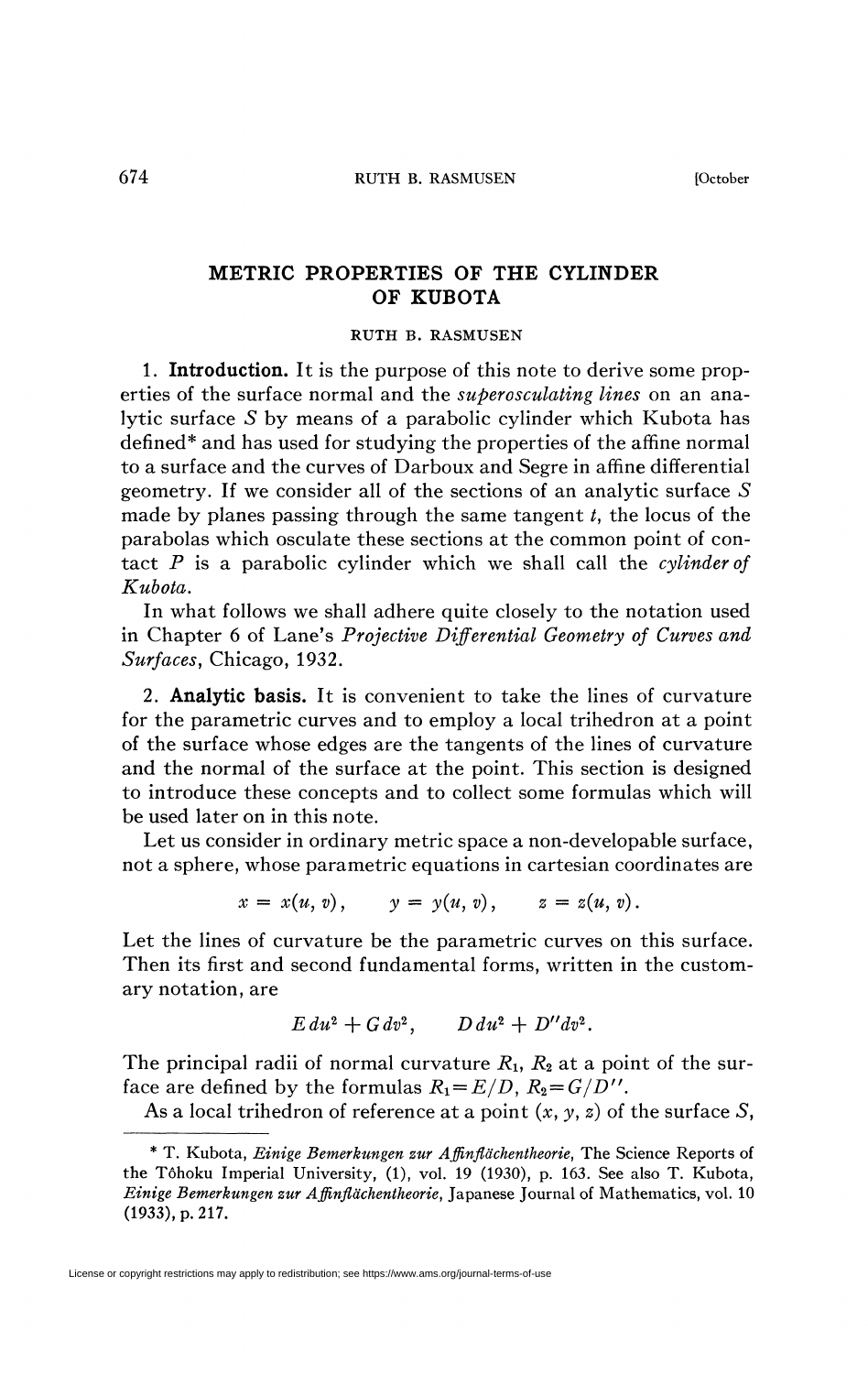we shall take the origin at this point, the  $\xi$ -axis along the *u*-tangent, the  $\eta$ -axis along the *v*-tangent, and the  $\zeta$ -axis along the surface normal.

The power series expansions for the local coordinates  $\xi$ ,  $\eta$ ,  $\zeta$  of a point near a point  $P(0, 0, 0)$  on a surface S in terms of the increments  $\Delta u$ ,  $\Delta v$  corresponding to displacement on S from the point  $(0, 0, 0)$ to the point  $(\xi, \eta, \zeta)$  are

$$
\xi = E^{1/2} \left[ \Delta u + \frac{1}{2} \left\{ 11, 1 \right\} \Delta u^2 + 2 \left\{ 12, 1 \right\} \Delta u \, \Delta v + \left\{ 22, 1 \right\} \Delta v^2 \right) + \cdots \right],
$$
\n
$$
\eta = G^{1/2} \left[ \Delta v + \frac{1}{2} \left\{ 11, 2 \right\} \Delta u^2 + 2 \left\{ 12, 2 \right\} \Delta u \, \Delta v + \left\{ 22, 2 \right\} \Delta v^2 \right) + \cdots \right],
$$
\n
$$
\zeta = \frac{1}{2} (D \Delta u^2 + D'' \Delta v^2) + \frac{1}{6} \left[ (D_u + \left\{ 11, 1 \right\} D) \Delta u^3 + 3 \left\{ 12, 1 \right\} D \Delta u^2 \Delta v + 3 \left\{ 12, 2 \right\} D'' \Delta u \Delta v^2 + (D_v'' + \left\{ 22, 2 \right\} D'') \Delta v^3 \right] + \cdots.
$$

From the expansions (1) it is possible to compute an expansion for  $\zeta$ as a power series in  $\xi$ ,  $\eta$  with undetermined coefficients and then demand that the expansions for  $\xi$ ,  $\eta$ ,  $\zeta$  in (1) shall satisfy this equation identically in  $\Delta u$ ,  $\Delta v$  as far as the terms of any desired order. Thus we find, to terms of the third order,

(2) 
$$
\zeta = \frac{1}{2} \left( \frac{\xi^2}{R_1} + \frac{\eta^2}{R_2} \right) + \frac{1}{6} \left( \alpha_0 \xi^3 + 3 \alpha_1 \xi^2 \eta + 3 \alpha_2 \xi \eta^2 + \alpha_3 \eta^3 \right) + \cdots
$$

where

$$
\alpha_0 = \frac{1}{E^{1/2}} \left(\frac{1}{R_1}\right)_u, \qquad \alpha_1 = \frac{1}{G^{1/2}} \left(\frac{1}{R_1}\right)_v, \qquad \alpha_2 = \frac{1}{E^{1/2}} \left(\frac{1}{R_2}\right)_u,
$$

$$
\alpha_3 = \frac{1}{G^{1/2}} \left(\frac{1}{R_2}\right)_v.
$$

3. **The equation of the cylinder of Kubota.** In order to find the equation of the parabolic cylinder of Kubota, let us regard a curve *C*  as imbedded in the one-parameter family of curves on the surface 5 defined by the equation  $dv - \lambda du = 0$ , where  $\lambda$  is a function of *u*, *v*. The tangent *t* of the curve *C* at point *P* has the equations  $\zeta = \eta - A \xi$  $= 0$ , where

$$
A = \lambda \left(\frac{G}{E}\right)^{1/2}.
$$

If we cut the surface (2) by the plane

(3) **r** *= n(rj-A0,* 

not passing through an asymptotic tangent, then the equation of the parallel projection of the curve of section in the direction of the f-axis on the tangent plane is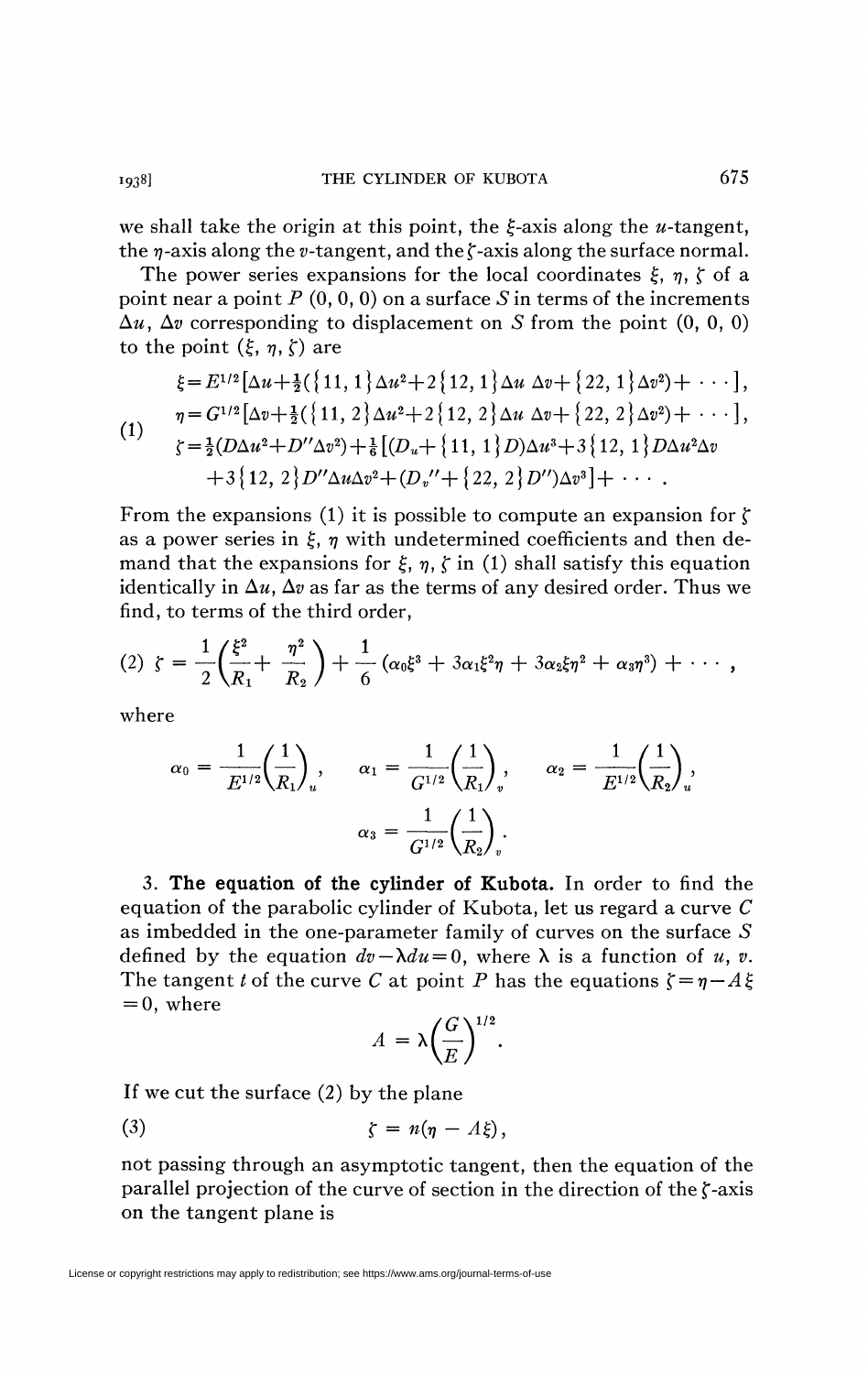(4) 
$$
n(\eta - A\xi) = \frac{1}{2} \left( \frac{\xi^2}{R_1} + \frac{\eta^2}{R_2} \right) + \frac{1}{6} \phi_3(\xi, \eta) + \cdots
$$

It is convenient to make the following definition of  $\phi_3(\xi, \eta)$ :

$$
\phi_3(\xi,\eta)=\alpha_0\xi^3+3\alpha_1\xi^2\eta+3\alpha_2\xi\eta^2+\alpha_3\eta^3.
$$

If  $n \neq 0$ , equation (4) is representable as a power series in the form (5)  $\eta = A \xi + B \xi^2 + C \xi^3 + \cdots,$ 

in which the coefficients have the following values :

$$
A = \lambda \left(\frac{G}{E}\right)^{1/2}, \quad nB = \frac{1}{2} \left(\frac{1}{R_1} + \frac{A^2}{R_2}\right), \quad nC = \frac{AB}{R_2} + \frac{1}{6} \phi_3(1, A).
$$

The equation of the osculating parabola at *P* of the curve (5) is

(6) 
$$
p\xi^2 + q\xi\eta + r\eta^2 + \eta - A\xi = 0,
$$

in which the coefficients are given by

$$
p = A^2r + (AC - B^2)/B
$$
,  $q = - (2ABr + C)/B$ ,  $r = -C^2/4B^3$ .

If we eliminate *n* between equations (3) and (6), we obtain

(7) 
$$
\begin{aligned} \left[3(\xi/R_1+A\eta/R_2)(1/R_1+A^2/R_2)+\phi_3(1,A)\zeta\right]^2 &-18\zeta(1/R_1+A^2/R_2)^3=0, \end{aligned}
$$

which is the *equation of the parabolic cylinder of Kubota.* 

4. **Properties.** The equation of the diametral plane of cylinder (7) which passes through the point *P* is

(8) 
$$
3(\xi/R_1 + A\eta/R_2)(1/R_1 + A^2/R_2) + \phi_3(1, A)\zeta = 0.
$$

We now proceed to prove the following theorem:

*If the tangent t is permitted to vary about the point P, the diametral plane passing through the point P of this parabolic cylinder envelops an algebraic cone of the fourth order and the third class with three cusp edges which intersect in the line of centers of the quadrics of Darboux. Three tangent planes intersect in the surface normal. The three directions of the tangent t to which these tangent planes correspond are the tangents of the super osculating lines, and these tangent planes give as the lines of intersection with the tangent plane the harmonic conjugates of the tangents of the super osculating lines.* 

In order to obtain the equation of the *enveloping cone of plane* (8) *in tangential coordinates,* we set